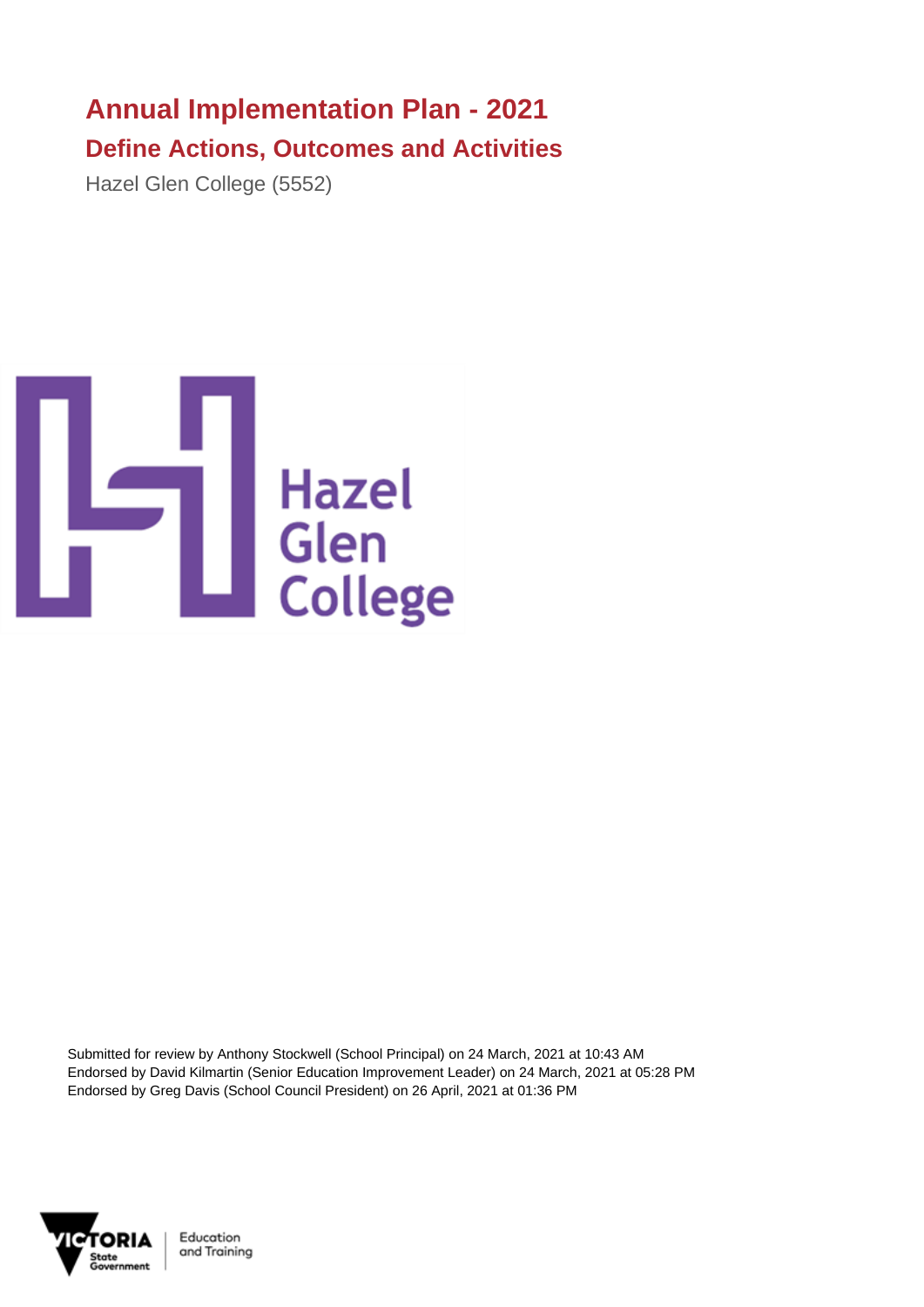## **Define Actions, Outcomes and Activities**

| Goal 1                                                    | 2021 Priorities Goal                                                                                                                                                                                                                                                                                                                                                                                                                                                                                                                                                                             |
|-----------------------------------------------------------|--------------------------------------------------------------------------------------------------------------------------------------------------------------------------------------------------------------------------------------------------------------------------------------------------------------------------------------------------------------------------------------------------------------------------------------------------------------------------------------------------------------------------------------------------------------------------------------------------|
| 12 Month Target 1.1                                       | With the implementation of the tutoring program, our SEL targeted intervention and support model and recovery curriculum model we<br>aim to reconnect all students back with the college, their peers and their teachers, creating a learning environment that is safe,<br>supportive, healthy and conducive for effective learning.                                                                                                                                                                                                                                                             |
| KIS <sub>1</sub><br>Curriculum planning and<br>assessment | Learning, catch-up and extension priority                                                                                                                                                                                                                                                                                                                                                                                                                                                                                                                                                        |
| <b>Actions</b>                                            | Identify and cater for student learning needs, with priority given to literacy and numeracy.                                                                                                                                                                                                                                                                                                                                                                                                                                                                                                     |
| <b>Outcomes</b>                                           | Teachers will confidently and accurately identify learning needs of their students<br>Collaborative teams will meet to engage in reflective practice, evaluate and plan curriculum, assessments and units of work<br>Teachers will use HITS to plan lessons and units<br>Students will know what their next steps are to progress their learning<br>Teachers will provide students with the opportunity to work at their level using differentiated resources<br>Nominated or relevant teachers and leaders will establish intervention/small group tutoring programs                            |
| <b>Success Indicators</b>                                 | Teachers' formative assessment data and teacher judgement data<br>Teacher records and observations of student progress<br>Documentation and data from formative assessments<br>A documented assessment schedule and evidence of teachers inputting data and moderating assessments<br>Differentiated curriculum documents and evidence of student learning at different levels<br>Data used to identify students for tailored supports<br>Differentiated resources used in tailored supports<br>Assessment data and student surveys from intervention groups<br>Appointment/staffing of programs |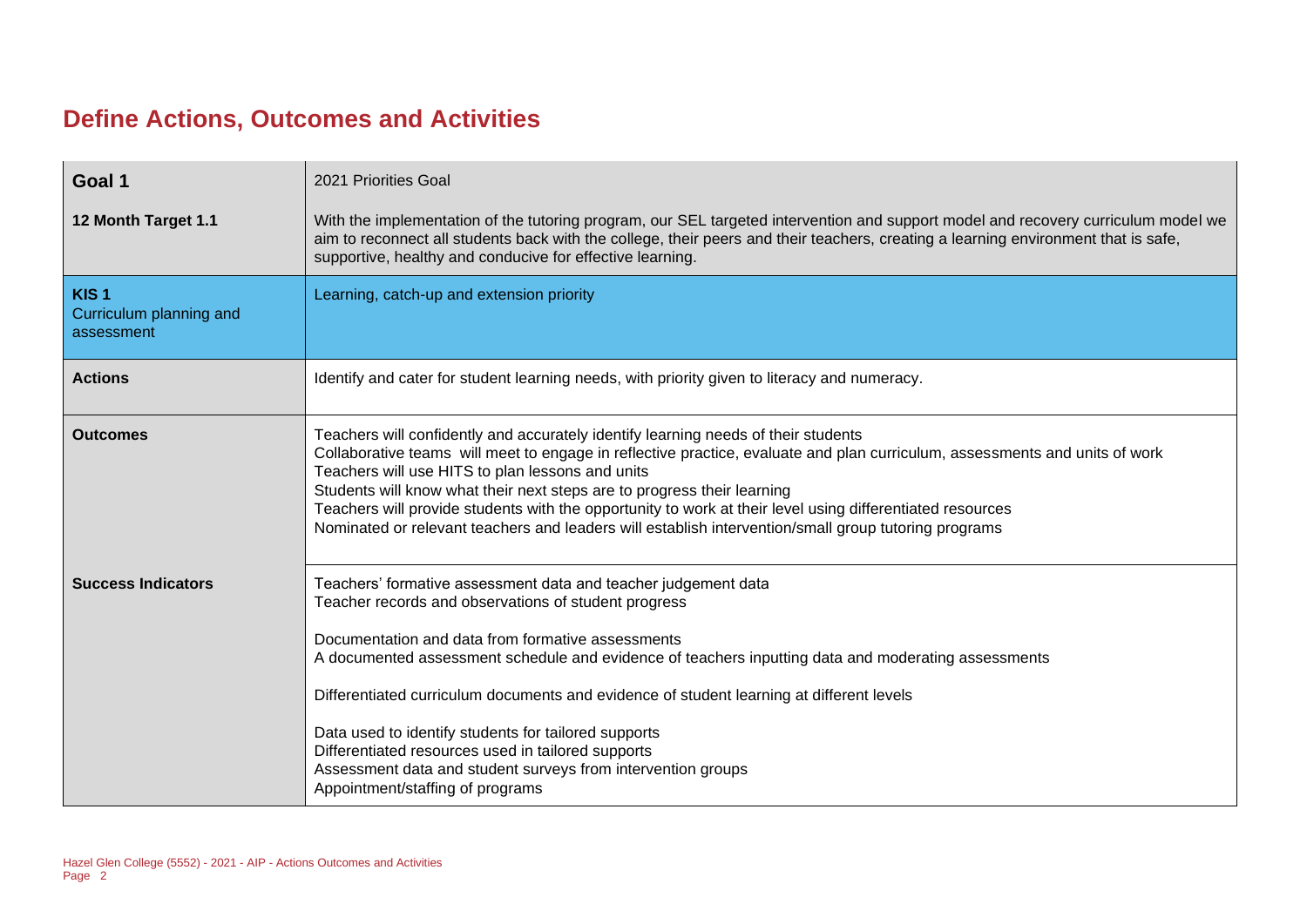|                                                                                                             | Progress against Individual Education Plans                                                                                                                                                                                                            |                                                                                           |                                 |                                  |                                                |
|-------------------------------------------------------------------------------------------------------------|--------------------------------------------------------------------------------------------------------------------------------------------------------------------------------------------------------------------------------------------------------|-------------------------------------------------------------------------------------------|---------------------------------|----------------------------------|------------------------------------------------|
| <b>Activities and Milestones</b>                                                                            |                                                                                                                                                                                                                                                        | <b>Who</b>                                                                                | Is this a PL<br><b>Priority</b> | When                             | <b>Budget</b>                                  |
| Establish and implement a timetabled tutoring program across the<br>college with identified tutoring staff. |                                                                                                                                                                                                                                                        | $\triangleright$ Assistant Principal                                                      | $\Box$ PLP<br>Priority          | from:<br>Term 1<br>to:<br>Term 4 | \$786,133.00<br>Equity funding will<br>be used |
| Establish criteria for identifying students requiring individual and<br>tailored support                    |                                                                                                                                                                                                                                                        | $\overline{\mathbf{y}}$ Assistant Principal                                               | $\Box$ PLP<br>Priority          | from:<br>Term 1<br>to:<br>Term 1 | \$0.00<br>Equity funding will<br>be used       |
| Develop and document progressive learning plan targeted to<br>individual students point of need (tutors)    |                                                                                                                                                                                                                                                        | $\overline{\mathbf{M}}$ Teacher(s)                                                        | $\Box$ PLP<br>Priority          | from:<br>Term 1<br>to:<br>Term 4 | \$0.00<br>Equity funding will<br>be used       |
| KIS <sub>2</sub><br><b>Health and wellbeing</b>                                                             | Happy, active and healthy kids priority                                                                                                                                                                                                                |                                                                                           |                                 |                                  |                                                |
| <b>Actions</b>                                                                                              |                                                                                                                                                                                                                                                        | Review and embed an approach to SEL to cater for students within their stage of learning. |                                 |                                  |                                                |
| <b>Outcomes</b>                                                                                             | Staff and wellbeing team will use trauma informed practice<br>At-risk students will be identified and receive targeted support when required<br>Support students to build strong relationships with peers and contribute to a strong classroom culture |                                                                                           |                                 |                                  |                                                |
| <b>Success Indicators</b>                                                                                   | Documentation of frameworks, policies or programs<br>Students engagement in wellbeing programs                                                                                                                                                         |                                                                                           |                                 |                                  |                                                |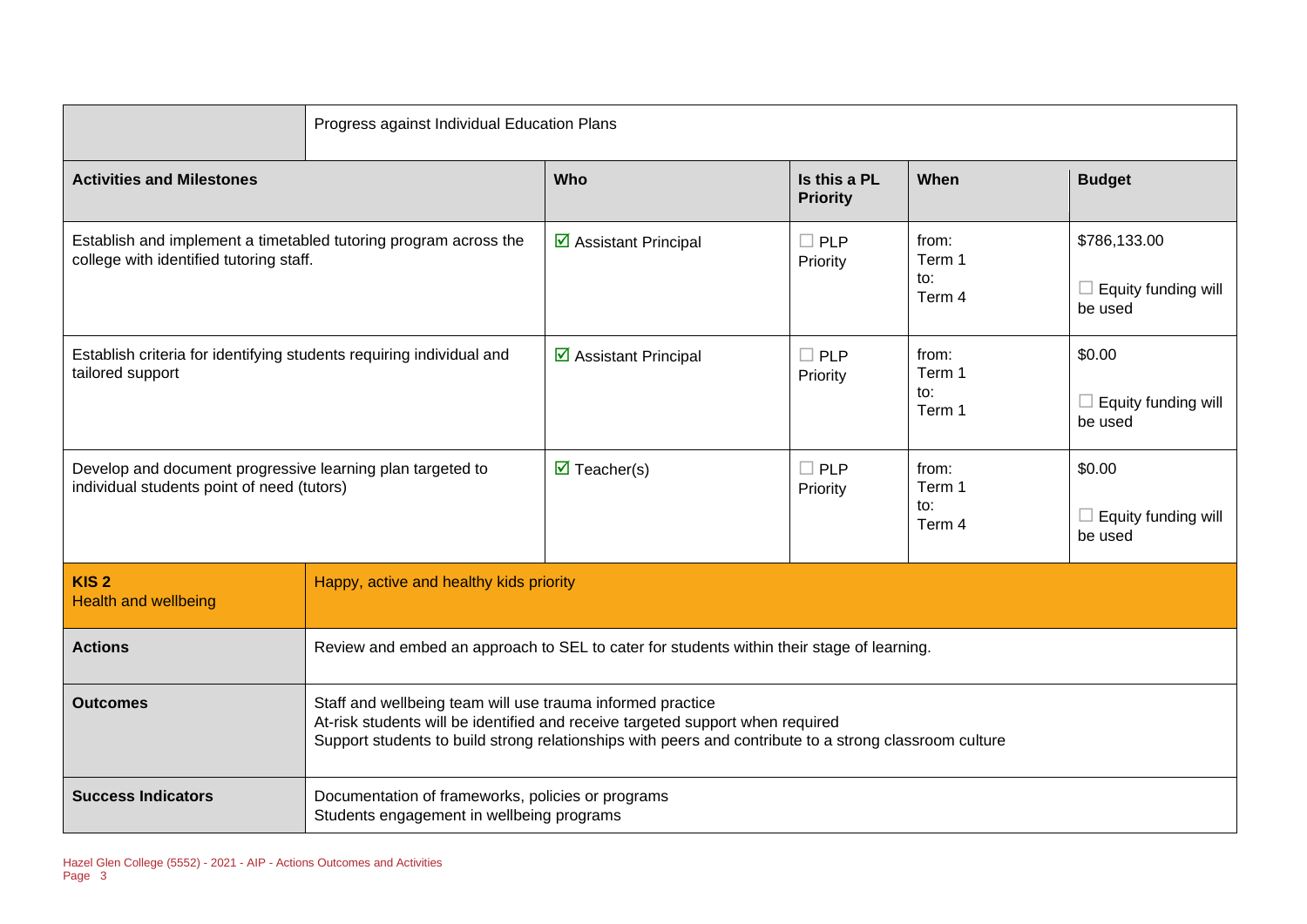|                                                                                                        | Documentation of resources for wellbeing programs |                                                                                            |                                 |                                  |                                                 |  |
|--------------------------------------------------------------------------------------------------------|---------------------------------------------------|--------------------------------------------------------------------------------------------|---------------------------------|----------------------------------|-------------------------------------------------|--|
| <b>Activities and Milestones</b>                                                                       |                                                   | Who                                                                                        | Is this a PL<br><b>Priority</b> | When                             | <b>Budget</b>                                   |  |
| Develop an approach to SEL to cater for the stages of learning                                         |                                                   | ☑ Assistant Principal                                                                      | $\square$ PLP<br>Priority       | from:<br>Term 1<br>to:<br>Term 1 | \$0.00<br>$\Box$ Equity funding will<br>be used |  |
| Document of agreed processes and wellbeing programs                                                    |                                                   | ☑ Assistant Principal<br>☑ Wellbeing Team                                                  | $\Box$ PLP<br>Priority          | from:<br>Term 1<br>to:<br>Term 4 | \$0.00<br>Equity funding will<br>H<br>be used   |  |
| Provide clarity of roles and responsibility of teachers, education<br>support staff and middle leaders |                                                   | ■ Leadership Team<br>$\overline{\mathbf{M}}$ Wellbeing Team                                | $\Box$ PLP<br>Priority          | from:<br>Term 1<br>to:<br>Term 1 | \$0.00<br>$\Box$ Equity funding will<br>be used |  |
| SEL professional learning appropriate to each stage of learning                                        |                                                   | ☑ Assistant Principal<br>$\overline{\mathbf{M}}$ Wellbeing Team                            | $\overline{M}$ PLP<br>Priority  | from:<br>Term 1<br>to:<br>Term 4 | \$0.00<br>$\Box$ Equity funding will<br>be used |  |
| KIS <sub>3</sub><br><b>Building communities</b>                                                        | Connected schools priority                        |                                                                                            |                                 |                                  |                                                 |  |
| <b>Actions</b>                                                                                         |                                                   | Hazel Glen College will strengthen communication with and engagement of parents and carers |                                 |                                  |                                                 |  |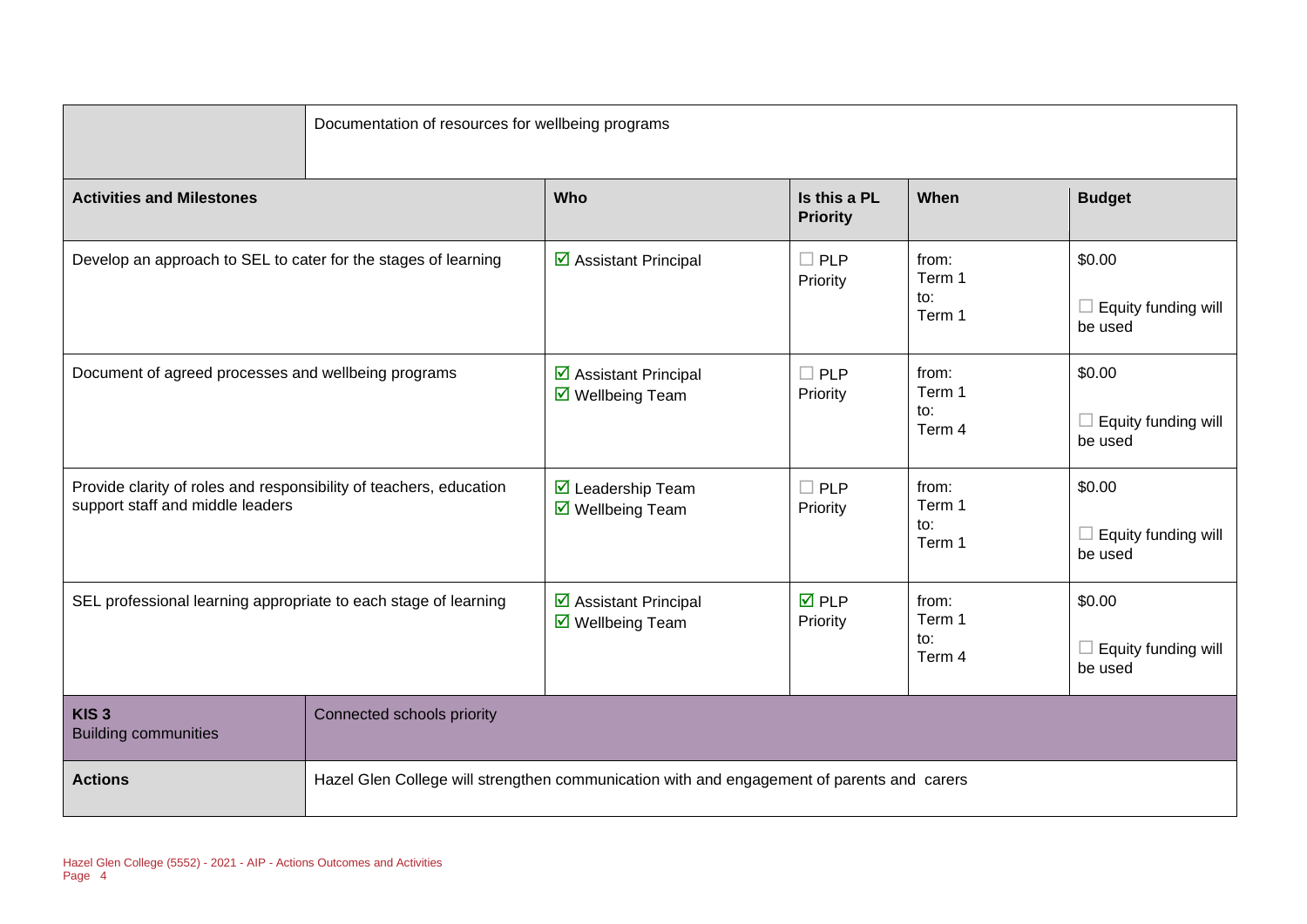| <b>Outcomes</b>                                                                                                                      | Build upon effective digital technologies that will strengthen engagement with the college community (eg Compass, Google<br>Classroom, online parent conferences)<br>Teachers and support staff can regularly connect with the parents and carers of all students<br>Teachers and support staff will prioritise building strong relationships with students, parents and carers |                                      |                                 |                                  |                                                 |  |
|--------------------------------------------------------------------------------------------------------------------------------------|---------------------------------------------------------------------------------------------------------------------------------------------------------------------------------------------------------------------------------------------------------------------------------------------------------------------------------------------------------------------------------|--------------------------------------|---------------------------------|----------------------------------|-------------------------------------------------|--|
| <b>Success Indicators</b>                                                                                                            | Documentation of school digital policies<br>Whole school surveys (SSS, AToSS)<br>Student voice meetings                                                                                                                                                                                                                                                                         |                                      |                                 |                                  |                                                 |  |
| <b>Activities and Milestones</b>                                                                                                     |                                                                                                                                                                                                                                                                                                                                                                                 | Who                                  | Is this a PL<br><b>Priority</b> | When                             | <b>Budget</b>                                   |  |
| Strengthen relationships with external support networks and<br>agencies                                                              |                                                                                                                                                                                                                                                                                                                                                                                 | $\triangleright$ Leadership Team     | $\Box$ PLP<br>Priority          | from:<br>Term 1<br>to:<br>Term 4 | \$0.00<br>$\Box$ Equity funding will<br>be used |  |
| Initiate school-based Koorie community events including<br>Reconciliation Week and NAIDOC Week                                       |                                                                                                                                                                                                                                                                                                                                                                                 | $\triangleright$ Assistant Principal | $\Box$ PLP<br>Priority          | from:<br>Term 1<br>to:<br>Term 4 | \$0.00<br>$\Box$ Equity funding will<br>be used |  |
| Prioritise collaboration time in Domain and Year Level meetings<br>and share effective learning and relationship building strategies |                                                                                                                                                                                                                                                                                                                                                                                 | ■ Leadership Team                    | $\Box$ PLP<br>Priority          | from:<br>Term 1<br>to:<br>Term 4 | \$0.00<br>$\Box$ Equity funding will<br>be used |  |
| Prioritise time in staff meetings to review engagement data and<br>identify students and parents/carers at risk of disengagement     |                                                                                                                                                                                                                                                                                                                                                                                 | $\triangleright$ Assistant Principal | $\Box$ PLP<br>Priority          | from:<br>Term 1<br>to:<br>Term 4 | \$0.00<br>$\Box$ Equity funding will<br>be used |  |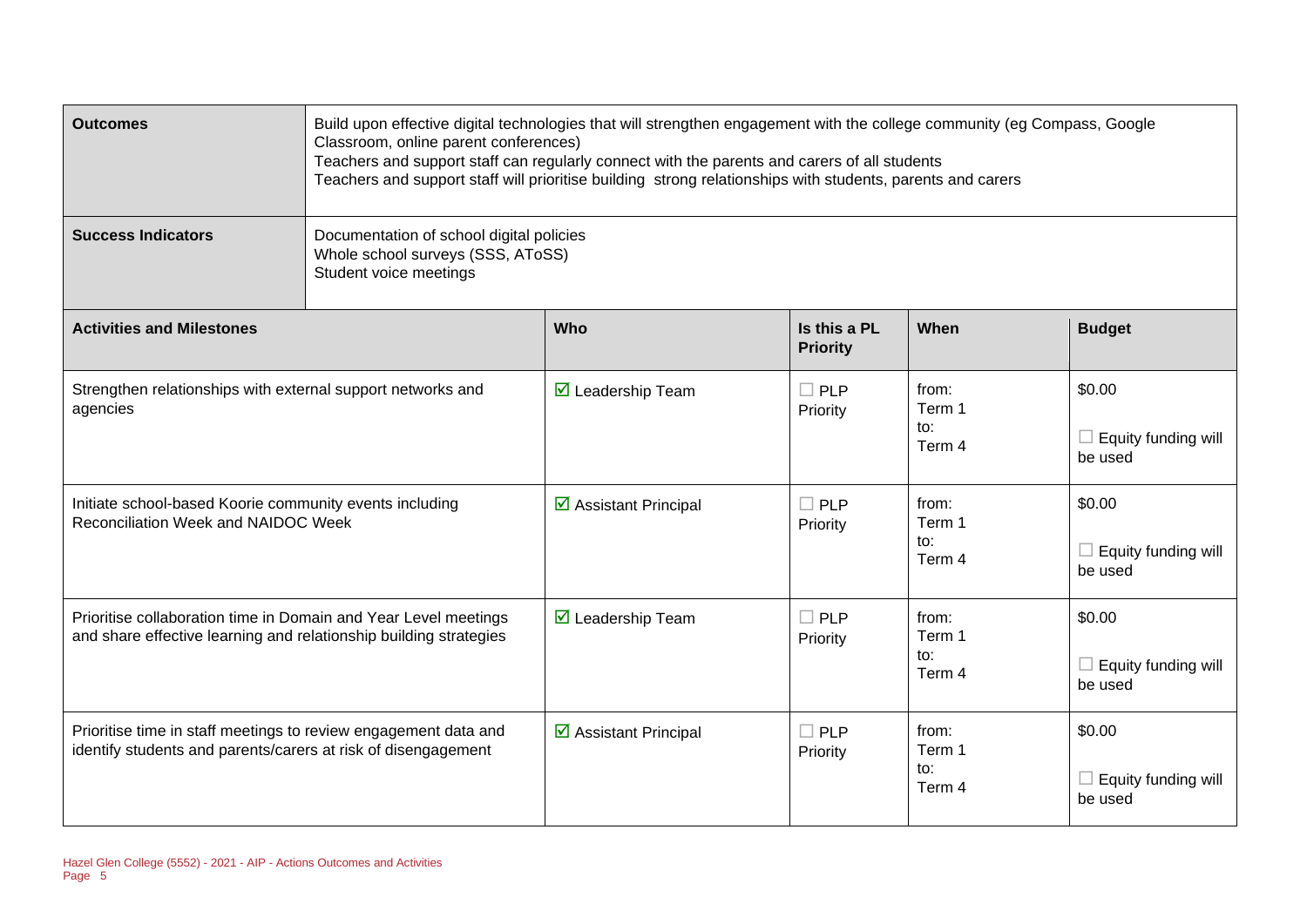| Goal 2                                                                | The College optimises learning growth for all students                                                                                                                                                                                                                                                                                    |
|-----------------------------------------------------------------------|-------------------------------------------------------------------------------------------------------------------------------------------------------------------------------------------------------------------------------------------------------------------------------------------------------------------------------------------|
| 12 Month Target 2.1                                                   | Reading - 60%<br>Writing - 59%<br>Spelling - 62%<br>Grammar & Punctuation - 60%<br>Numeracy - 40%                                                                                                                                                                                                                                         |
| 12 Month Target 2.2                                                   | Year 5<br>Reading - 12%<br>Writing - 20%<br>Spelling - 25%<br>Grammar & Punctuation - 19%<br>Numeracy - 17%<br>Year 7<br>Reading - 22%<br>Writing - 19%<br>Spelling - 30%<br>Grammar & Punctuation - 23%<br>Numeracy - 18%<br>Year 9<br>Reading - 21%<br>Writing - 19%<br>Spelling - 21%<br>Grammar & Punctuation - 20%<br>Numeracy - 18% |
| 12 Month Target 2.3                                                   | VCAL completion rate - 80%                                                                                                                                                                                                                                                                                                                |
| 12 Month Target 2.4                                                   | VASS Report 10 - 30%<br>VCE Median study score - 26                                                                                                                                                                                                                                                                                       |
| KIS <sub>1</sub><br>Evidence-based high-impact<br>teaching strategies | Develop and implement an approach to teaching literacy and numeracy that is targeted and connected to each stage of learning                                                                                                                                                                                                              |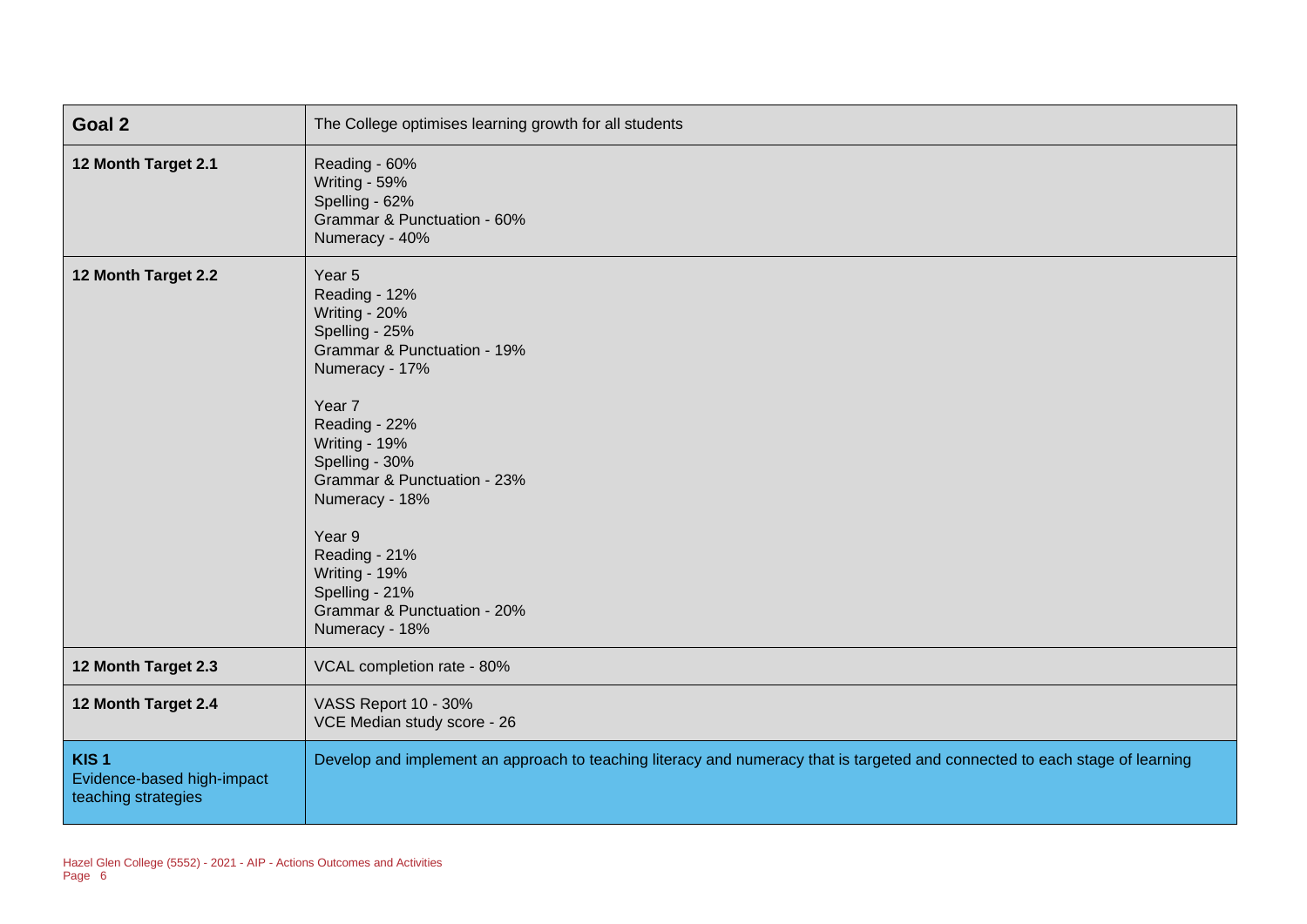| <b>Actions</b>                   | - Leaders will provide a collaborative vision based on Bastow Leading Literacy course for a consistent learning approach at HGC to<br>support teachers and middle leaders to create a unified teaching pedagogy which drives the development of a high performance<br>learning culture.<br>- Develop teacher knowledge and capacity to plan for and implement differentiated teaching practices and collaborative planning with<br>a focus on vocabulary                                                                                                                                                                                                                                                                                                                                                                                                                                                                                                                                                                                                                                                                                                                                                                                                       |                                                                                                            |                                 |                                  |                                                 |  |  |
|----------------------------------|----------------------------------------------------------------------------------------------------------------------------------------------------------------------------------------------------------------------------------------------------------------------------------------------------------------------------------------------------------------------------------------------------------------------------------------------------------------------------------------------------------------------------------------------------------------------------------------------------------------------------------------------------------------------------------------------------------------------------------------------------------------------------------------------------------------------------------------------------------------------------------------------------------------------------------------------------------------------------------------------------------------------------------------------------------------------------------------------------------------------------------------------------------------------------------------------------------------------------------------------------------------|------------------------------------------------------------------------------------------------------------|---------------------------------|----------------------------------|-------------------------------------------------|--|--|
| <b>Outcomes</b>                  | Leaders will implement professional learning focusing on Literacy Vocab resulting in a change to classroom practice in line with KIS<br>Leaders will review Literacy teams across the college to drive the vocab initiative aimed at improving student outcomes<br>Literacy Leaders to use the FISO improvement cycle to consolidate the key actions to improve literacy<br>Leaders to drive whole school approach to vocab, as overseen by the School Improvement Team (SIT)<br>Leaders will complete documentation and make it available on Staff Drive in Literacy/ Numeracy/ Domain/ VCAL/ VCE<br>Teachers will engage in professional learning centered on vocabulary<br>Teachers will implement literacy strategies in their classroom practice and programs and collect data to support this through peer<br>observation<br>Teachers will develop and document consistent strategies and approaches in the teaching of vocabulary.<br>Teachers will complete a successful data wise focus on vocabulary<br>Students will set personal goals with teacher support to target their vocabulary learning<br>Students will be able to explain their learning goals and why they are focused on that goal and how they will know they have been<br>successful |                                                                                                            |                                 |                                  |                                                 |  |  |
| <b>Success Indicators</b>        | Documented data wise cycle in each year level/domain<br>Peer observation notes<br>Coaching documentation                                                                                                                                                                                                                                                                                                                                                                                                                                                                                                                                                                                                                                                                                                                                                                                                                                                                                                                                                                                                                                                                                                                                                       | An improvement in literacy outcomes as collected through NAPLAN, PAT or On Demand and Essential Assessment |                                 |                                  |                                                 |  |  |
| <b>Activities and Milestones</b> |                                                                                                                                                                                                                                                                                                                                                                                                                                                                                                                                                                                                                                                                                                                                                                                                                                                                                                                                                                                                                                                                                                                                                                                                                                                                | <b>Who</b>                                                                                                 | Is this a PL<br><b>Priority</b> | When                             | <b>Budget</b>                                   |  |  |
| Data wise cycle completed        |                                                                                                                                                                                                                                                                                                                                                                                                                                                                                                                                                                                                                                                                                                                                                                                                                                                                                                                                                                                                                                                                                                                                                                                                                                                                | $\overline{\mathbf{M}}$ All Staff                                                                          | $\overline{M}$ PLP<br>Priority  | from:<br>Term 1<br>to:<br>Term 4 | \$0.00<br>$\Box$ Equity funding will<br>be used |  |  |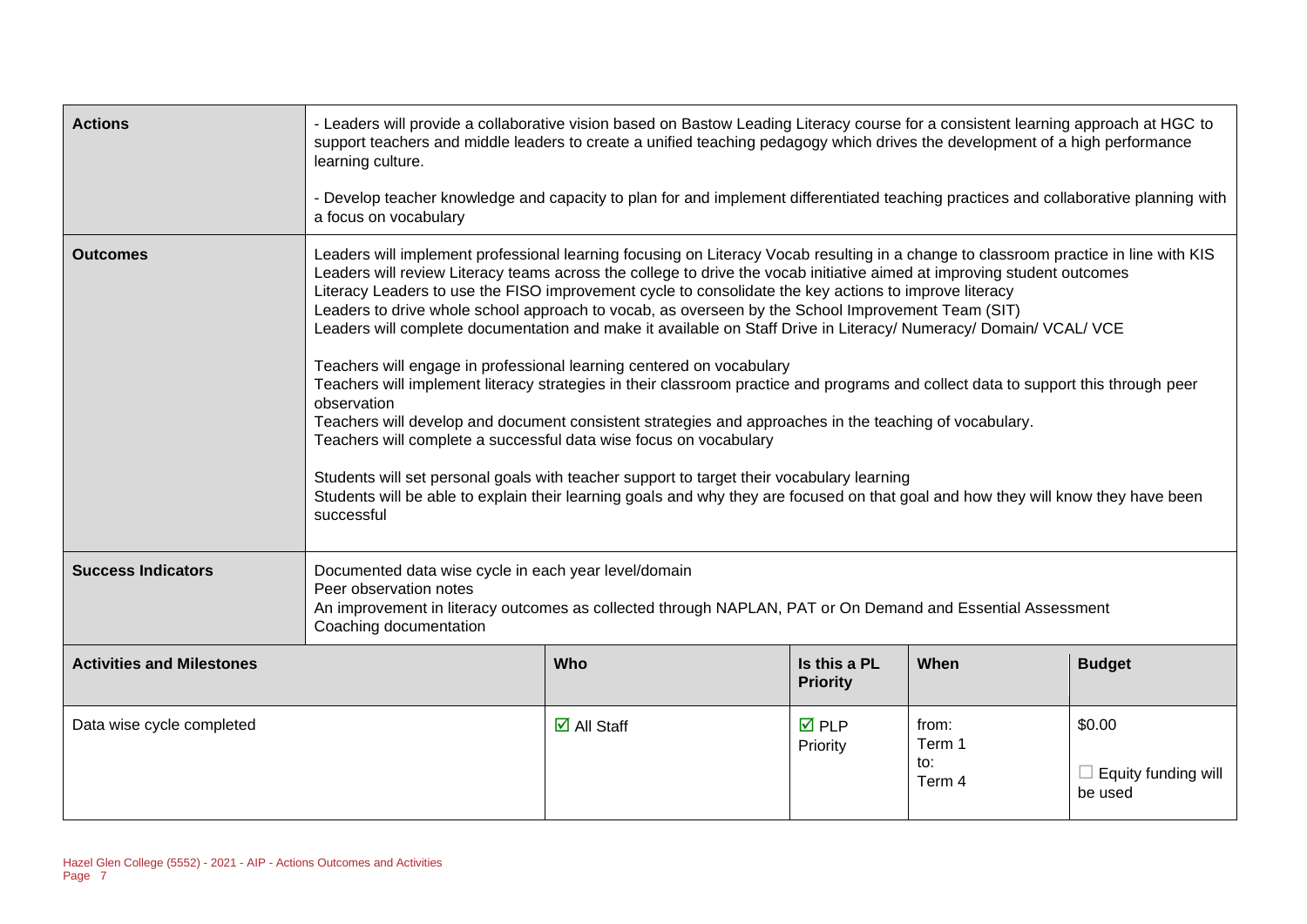| Targeted professional learning on teaching and learning of vocab      |                                                                                                                                                                                                                                                                                                                                                                                                                                                                                                                                                                                                                                                                                                                                                                                                                                                                        | $\triangleright$ Learning Specialist(s)<br>$\overline{\mathbf{y}}$ Literacy Improvement<br>Teacher<br>☑ School Improvement Team<br>$\overline{\mathbf{M}}$ Teacher(s) | <b>☑</b> PLP<br>Priority  | from:<br>Term 1<br>to:<br>Term 4 | \$15,000.00<br>$\Box$ Equity funding will<br>be used |
|-----------------------------------------------------------------------|------------------------------------------------------------------------------------------------------------------------------------------------------------------------------------------------------------------------------------------------------------------------------------------------------------------------------------------------------------------------------------------------------------------------------------------------------------------------------------------------------------------------------------------------------------------------------------------------------------------------------------------------------------------------------------------------------------------------------------------------------------------------------------------------------------------------------------------------------------------------|-----------------------------------------------------------------------------------------------------------------------------------------------------------------------|---------------------------|----------------------------------|------------------------------------------------------|
| Coaching                                                              |                                                                                                                                                                                                                                                                                                                                                                                                                                                                                                                                                                                                                                                                                                                                                                                                                                                                        | $\triangleright$ Learning Specialist(s)                                                                                                                               | $\square$ PLP<br>Priority | from:<br>Term 1<br>to:<br>Term 4 | \$50,000.00<br>$\Box$ Equity funding will<br>be used |
| <b>Peer Observations</b>                                              |                                                                                                                                                                                                                                                                                                                                                                                                                                                                                                                                                                                                                                                                                                                                                                                                                                                                        | $\triangleright$ Learning Specialist(s)<br>$\overline{\mathbf{M}}$ Teacher(s)                                                                                         | $\Box$ PLP<br>Priority    | from:<br>Term 1<br>to:<br>Term 4 | \$0.00<br>$\Box$ Equity funding will<br>be used      |
| KIS <sub>2</sub><br>Evidence-based high-impact<br>teaching strategies |                                                                                                                                                                                                                                                                                                                                                                                                                                                                                                                                                                                                                                                                                                                                                                                                                                                                        | Embed the Colleges instructional model (IMPACT) including evidence based High Impact Teaching Strategies                                                              |                           |                                  |                                                      |
| <b>Actions</b>                                                        |                                                                                                                                                                                                                                                                                                                                                                                                                                                                                                                                                                                                                                                                                                                                                                                                                                                                        | To embed the IMPACT pedagogical model in order to improve and refine teacher practice and student learning. IMPACT will ensure                                        |                           |                                  |                                                      |
| <b>Outcomes</b>                                                       | a consistent pedagogical approach across the College to improve student outcomes.<br>Leaders will establish PL priorities to build teacher capacity<br>Leaders will develop and present Professional Learning to build staff capabilities around the HITS.<br>Leaders will support staff through coaching to further improve teacher efficacy around implementing the HITS<br>Teachers will have a deeper understanding of HITS and how they translate into their classrooms.<br>Teachers will make the HITS visible in their classroom practice and make these a targeted focus through peer observations.<br>Teachers will implement and document consistent strategies and approaches in the application of IMPACT and HITS.<br>Teachers will display the IMPACT model in all classrooms.<br>Teachers will develop their understanding of HITS through PL provided. |                                                                                                                                                                       |                           |                                  |                                                      |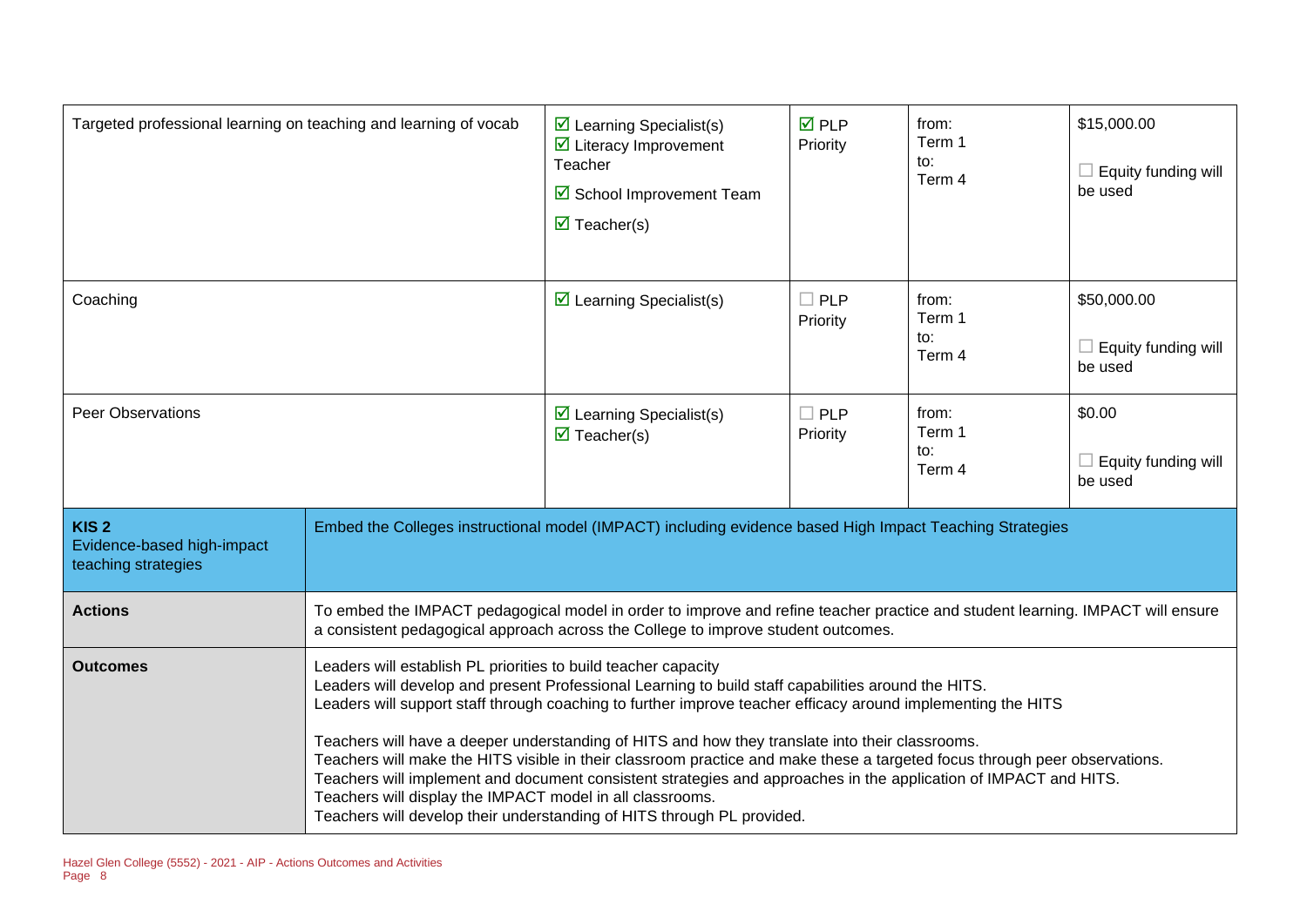|                                                 | Students will develop effective learning pedagogy skills to support their individual learning needs.                                                                                                                                                                              |                                                                               |                                 |                                  |                                               |  |
|-------------------------------------------------|-----------------------------------------------------------------------------------------------------------------------------------------------------------------------------------------------------------------------------------------------------------------------------------|-------------------------------------------------------------------------------|---------------------------------|----------------------------------|-----------------------------------------------|--|
| <b>Success Indicators</b>                       | Improved results in the Student Attitude to School survey<br>Documented learning intentions and success criteria<br><b>IMPACT</b> model visible in all classrooms<br>Documented evidence of teachers attending PL focused on the HITS<br>Documented evidence of peer observations |                                                                               |                                 |                                  |                                               |  |
| <b>Activities and Milestones</b>                |                                                                                                                                                                                                                                                                                   | Who                                                                           | Is this a PL<br><b>Priority</b> | When                             | <b>Budget</b>                                 |  |
| Provide staff with laminated IMPACT model on A3 |                                                                                                                                                                                                                                                                                   | $\triangleright$ Learning Specialist(s)                                       | $\Box$ PLP<br>Priority          | from:<br>Term 1<br>to:<br>Term 1 | \$1,000.00<br>Equity funding will<br>be used  |  |
| Professional learning on HITS provided          |                                                                                                                                                                                                                                                                                   | ☑ Assistant Principal<br>$\triangleright$ Learning Specialist(s)              | $\overline{M}$ PLP<br>Priority  | from:<br>Term 1<br>to:<br>Term 4 | \$20,000.00<br>Equity funding will<br>be used |  |
| Peer observations                               |                                                                                                                                                                                                                                                                                   | $\triangleright$ Learning Specialist(s)<br>$\overline{\mathbf{M}}$ Teacher(s) | $\overline{M}$ PLP<br>Priority  | from:<br>Term 1<br>to:<br>Term 4 | \$0.00<br>Equity funding will<br>be used      |  |
| Coaching                                        |                                                                                                                                                                                                                                                                                   | $\triangleright$ Learning Specialist(s)<br>$\overline{\mathbf{M}}$ Teacher(s) | $\Box$ PLP<br>Priority          | from:<br>Term 1<br>to:<br>Term 4 | \$0.00<br>Equity funding will<br>be used      |  |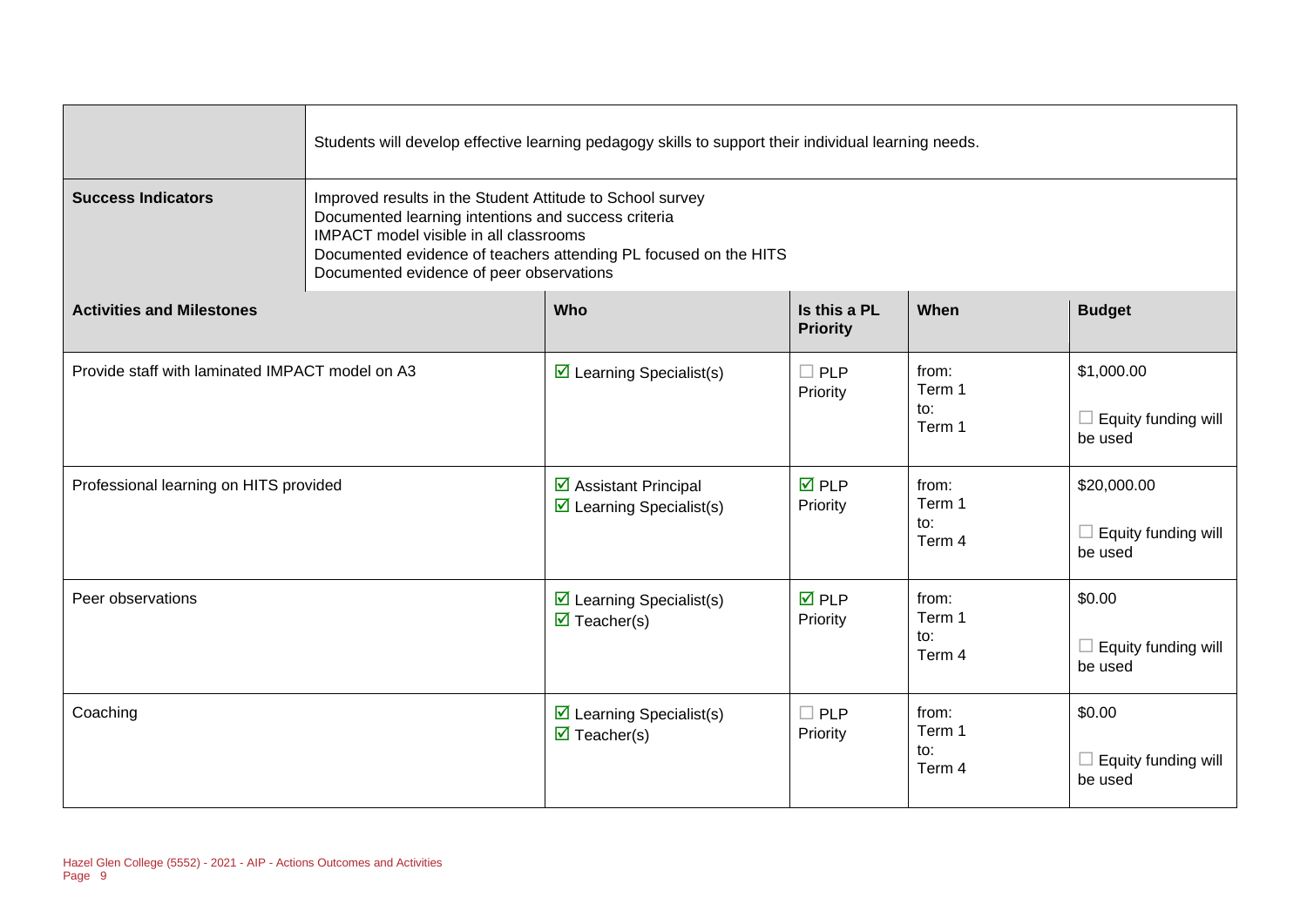| KIS <sub>3</sub><br>Evaluating impact on learning | Build leadership and teacher capacity to effectively use data to track and monitor student progress to inform planning and practice                                                                                                                                                                                                                                                                                                                                                                                                                                                                                                                                                                                                                                                                                                                                                                                                                                                                                                                                                      |                                                                                                                                                                                                                                                         |                                 |                                  |                                                 |  |
|---------------------------------------------------|------------------------------------------------------------------------------------------------------------------------------------------------------------------------------------------------------------------------------------------------------------------------------------------------------------------------------------------------------------------------------------------------------------------------------------------------------------------------------------------------------------------------------------------------------------------------------------------------------------------------------------------------------------------------------------------------------------------------------------------------------------------------------------------------------------------------------------------------------------------------------------------------------------------------------------------------------------------------------------------------------------------------------------------------------------------------------------------|---------------------------------------------------------------------------------------------------------------------------------------------------------------------------------------------------------------------------------------------------------|---------------------------------|----------------------------------|-------------------------------------------------|--|
| <b>Actions</b>                                    |                                                                                                                                                                                                                                                                                                                                                                                                                                                                                                                                                                                                                                                                                                                                                                                                                                                                                                                                                                                                                                                                                          | To continue to embed the consistent use of Data Wise across the College. The methodical analysis of assessment data will provide<br>evidence that middle leaders and staff need in order to continue to improve teaching and student learning outcomes. |                                 |                                  |                                                 |  |
| <b>Outcomes</b>                                   | Leaders will oversee effective data cycles integrating a range of data.<br>Leaders will provide ongoing professional learning based on Data Wise steps and staff needs.<br>Leaders will collect feedback from staff on the Data Wise cycle in order to continually improve the process.<br>Leaders will reflect upon data wise and analyse the Data Wise process and celebrate achievements across the College<br>Teachers will use the Data Wise protocols when working as teams.<br>Teachers will work in teams and continue to use meeting wise and rolling agendas to support Data Wise cycles and build effective<br>teams.<br>Teachers will use Data Wise protocols when working as teams<br>Teachers will continue to complete the Harvard Data Wise Professional Learning (MOOC).<br>Teachers will develop a deeper understanding of the FISO improvement cycle connection with Data Wise cycle<br>Students will progress through learning with a clear understanding of their goals<br>Students will monitor their growth with teacher support throughout the Data Wise process |                                                                                                                                                                                                                                                         |                                 |                                  |                                                 |  |
| <b>Success Indicators</b>                         | Documented rolling agendas<br>Documented meeting protocols<br>Staff feedback surveys<br>Percentage of staff completing MOOC<br>Data Wise presentations                                                                                                                                                                                                                                                                                                                                                                                                                                                                                                                                                                                                                                                                                                                                                                                                                                                                                                                                   |                                                                                                                                                                                                                                                         |                                 |                                  |                                                 |  |
| <b>Activities and Milestones</b>                  |                                                                                                                                                                                                                                                                                                                                                                                                                                                                                                                                                                                                                                                                                                                                                                                                                                                                                                                                                                                                                                                                                          | Who                                                                                                                                                                                                                                                     | Is this a PL<br><b>Priority</b> | When                             | <b>Budget</b>                                   |  |
| Data Wise cycles completed in staff meetings      |                                                                                                                                                                                                                                                                                                                                                                                                                                                                                                                                                                                                                                                                                                                                                                                                                                                                                                                                                                                                                                                                                          | $\triangleright$ Assistant Principal<br>$\triangleright$ Learning Specialist(s)<br>$\overline{\mathbf{M}}$ Teacher(s)                                                                                                                                   | $\overline{M}$ PLP<br>Priority  | from:<br>Term 1<br>to:<br>Term 4 | \$0.00<br>$\Box$ Equity funding will<br>be used |  |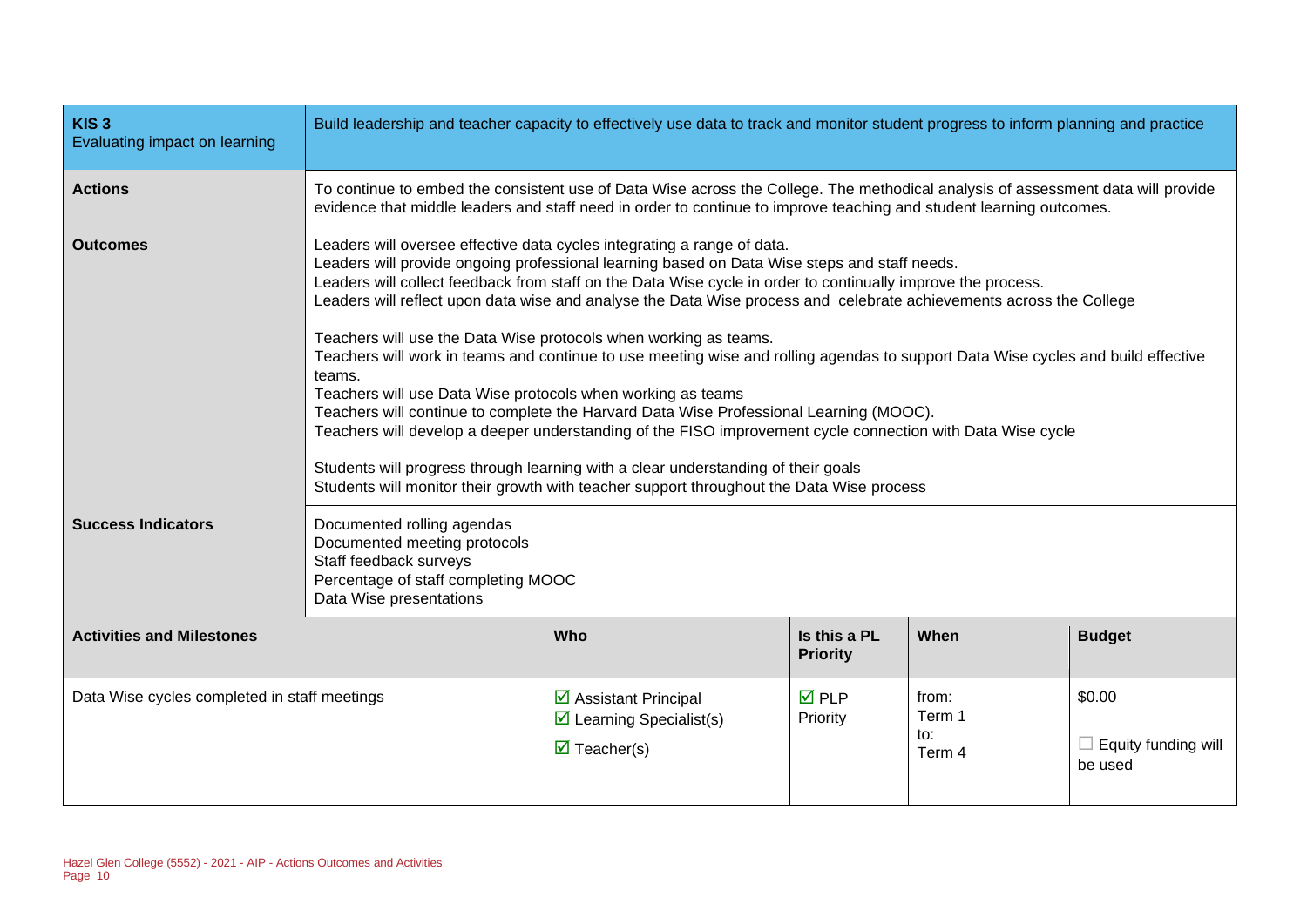| Data Wise presentations in leadership meetings    |                                                                                                                                                                                                                                                                                                                                                                                                                                                                                      | $\triangleright$ Assistant Principal<br>$\triangledown$ Leadership Team<br>$\overline{\mathbf{y}}$ Principal<br>☑ School Improvement Team                                                                                                               | $\overline{M}$ PLP<br>Priority | from:<br>Term 1<br>to:<br>Term 4            | \$0.00<br>$\Box$ Equity funding will<br>be used |
|---------------------------------------------------|--------------------------------------------------------------------------------------------------------------------------------------------------------------------------------------------------------------------------------------------------------------------------------------------------------------------------------------------------------------------------------------------------------------------------------------------------------------------------------------|---------------------------------------------------------------------------------------------------------------------------------------------------------------------------------------------------------------------------------------------------------|--------------------------------|---------------------------------------------|-------------------------------------------------|
| Complete internal staff feedback surveys          |                                                                                                                                                                                                                                                                                                                                                                                                                                                                                      | $\overline{\mathbf{M}}$ All Staff                                                                                                                                                                                                                       | $\overline{M}$ PLP<br>Priority | from:<br>Term 1<br>to:<br>Term 4            | \$0.00<br>$\Box$ Equity funding will<br>be used |
| Complete Staff Opinion Survey in staff meeting    |                                                                                                                                                                                                                                                                                                                                                                                                                                                                                      | $\overline{\mathbf{M}}$ All Staff                                                                                                                                                                                                                       | $\overline{M}$ PLP<br>Priority | from:<br>Term 2<br>to:<br>Term <sub>3</sub> | \$0.00<br>Equity funding will<br>be used        |
| KIS <sub>4</sub><br>Evaluating impact on learning | Action Plan to accelerate improvement                                                                                                                                                                                                                                                                                                                                                                                                                                                |                                                                                                                                                                                                                                                         |                                |                                             |                                                 |
| <b>Actions</b>                                    |                                                                                                                                                                                                                                                                                                                                                                                                                                                                                      | To continue to embed the consistent use of Data Wise across the College. The methodical analysis of assessment data will provide<br>evidence that middle leaders and staff need in order to continue to improve teaching and student learning outcomes. |                                |                                             |                                                 |
| <b>Outcomes</b>                                   | Student Outcomes in Reading improve (as measured by NAPLAN - students maintaining in the top 2 bands and student mean<br>increasing and agreed school based assessments)<br>The Instructional Model IMPACT implemented consistently<br>Student data tracked with regular and consistent unpacking of agreed data sets as part of team planning to inform classroom<br>practice<br>The use of Peer observations and coaching as required is an embedded and effective school practice |                                                                                                                                                                                                                                                         |                                |                                             |                                                 |
| <b>Success Indicators</b>                         | <b>Students</b>                                                                                                                                                                                                                                                                                                                                                                                                                                                                      | Students will progress through learning with a clear understanding of their goals, linked to their current levels of achievement in<br>reading and what is required to progress<br>Students will monitor their growth with teacher support              |                                |                                             |                                                 |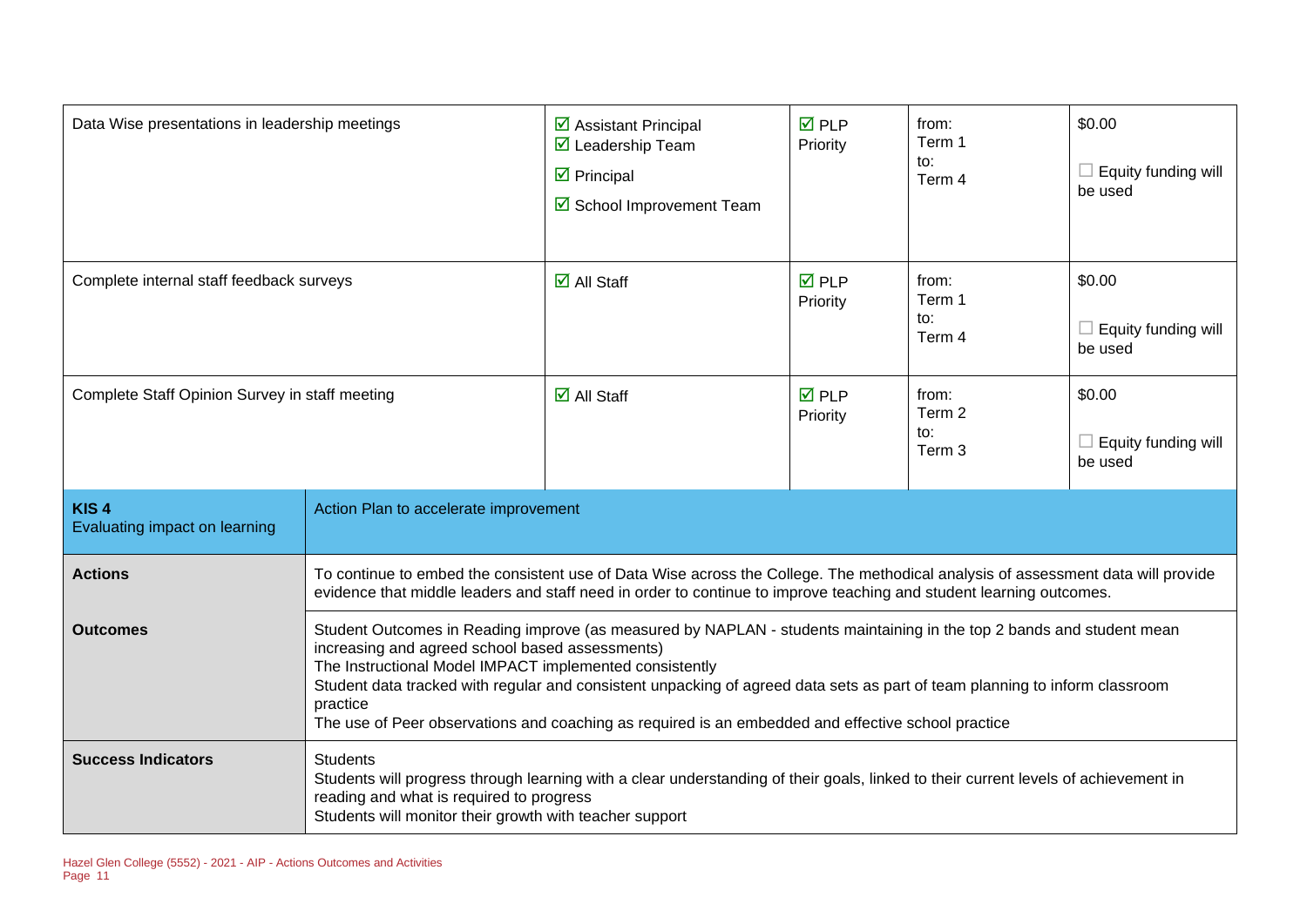|                                              | Students in top 2 bands on NAPLAN in Year 7 will maintain in Year 9<br>Year 9 student mean score for NAPLAN reading will increase                                                                                                                                                                                                                                                                                                                                                                                                                                                                                                                                                                                                                                                                                                                                                                                                                                                                                                                                                                                                                                                                              |                                                                                                                              |                                 |                                  |                                                 |  |
|----------------------------------------------|----------------------------------------------------------------------------------------------------------------------------------------------------------------------------------------------------------------------------------------------------------------------------------------------------------------------------------------------------------------------------------------------------------------------------------------------------------------------------------------------------------------------------------------------------------------------------------------------------------------------------------------------------------------------------------------------------------------------------------------------------------------------------------------------------------------------------------------------------------------------------------------------------------------------------------------------------------------------------------------------------------------------------------------------------------------------------------------------------------------------------------------------------------------------------------------------------------------|------------------------------------------------------------------------------------------------------------------------------|---------------------------------|----------------------------------|-------------------------------------------------|--|
|                                              | <b>Teachers</b><br>Teachers will use the Data Wise protocols when working as teams.<br>Teachers will work in teams and continue to use meeting wise and rolling agendas to support Data Wise cycles and build effective<br>teams.<br>Teachers will continue to complete the Harvard Data Wise Professional Learning (MOOC).<br>Teachers will develop a deeper understanding of the FISO improvement cycle connection with Data Wise cycle<br>Teachers will use the data wise cycle to plan, implement and evaluate their teaching and learning program<br>Teachers will implement the school's instructional model IMPACT<br>Leaders<br>Leaders will oversee effective data cycles integrating a range of data, in particular the Data Wise cycle for this project.<br>Leaders will provide ongoing professional learning based on Data Wise steps and staff needs.<br>Leaders will collect feedback from staff on the Data Wise cycle in order to continually improve the process.<br>Leaders will monitor staff progress through peer observations and participation in Team Meetings<br>Leaders will reflect upon Data Wise and analyse the Data Wise process and celebrate achievements across the College |                                                                                                                              |                                 |                                  |                                                 |  |
|                                              |                                                                                                                                                                                                                                                                                                                                                                                                                                                                                                                                                                                                                                                                                                                                                                                                                                                                                                                                                                                                                                                                                                                                                                                                                |                                                                                                                              |                                 |                                  |                                                 |  |
|                                              |                                                                                                                                                                                                                                                                                                                                                                                                                                                                                                                                                                                                                                                                                                                                                                                                                                                                                                                                                                                                                                                                                                                                                                                                                |                                                                                                                              |                                 |                                  |                                                 |  |
| <b>Activities and Milestones</b>             |                                                                                                                                                                                                                                                                                                                                                                                                                                                                                                                                                                                                                                                                                                                                                                                                                                                                                                                                                                                                                                                                                                                                                                                                                | Who                                                                                                                          | Is this a PL<br><b>Priority</b> | When                             | <b>Budget</b>                                   |  |
| Data Wise cycles completed in staff meetings |                                                                                                                                                                                                                                                                                                                                                                                                                                                                                                                                                                                                                                                                                                                                                                                                                                                                                                                                                                                                                                                                                                                                                                                                                | $\overline{\mathbf{2}}$ Assistant Principal<br>$\triangleright$ Learning Specialist(s)<br>$\overline{\mathbf{M}}$ Teacher(s) | $\Box$ PLP<br>Priority          | from:<br>Term 1<br>to:<br>Term 4 | \$0.00<br>$\Box$ Equity funding will<br>be used |  |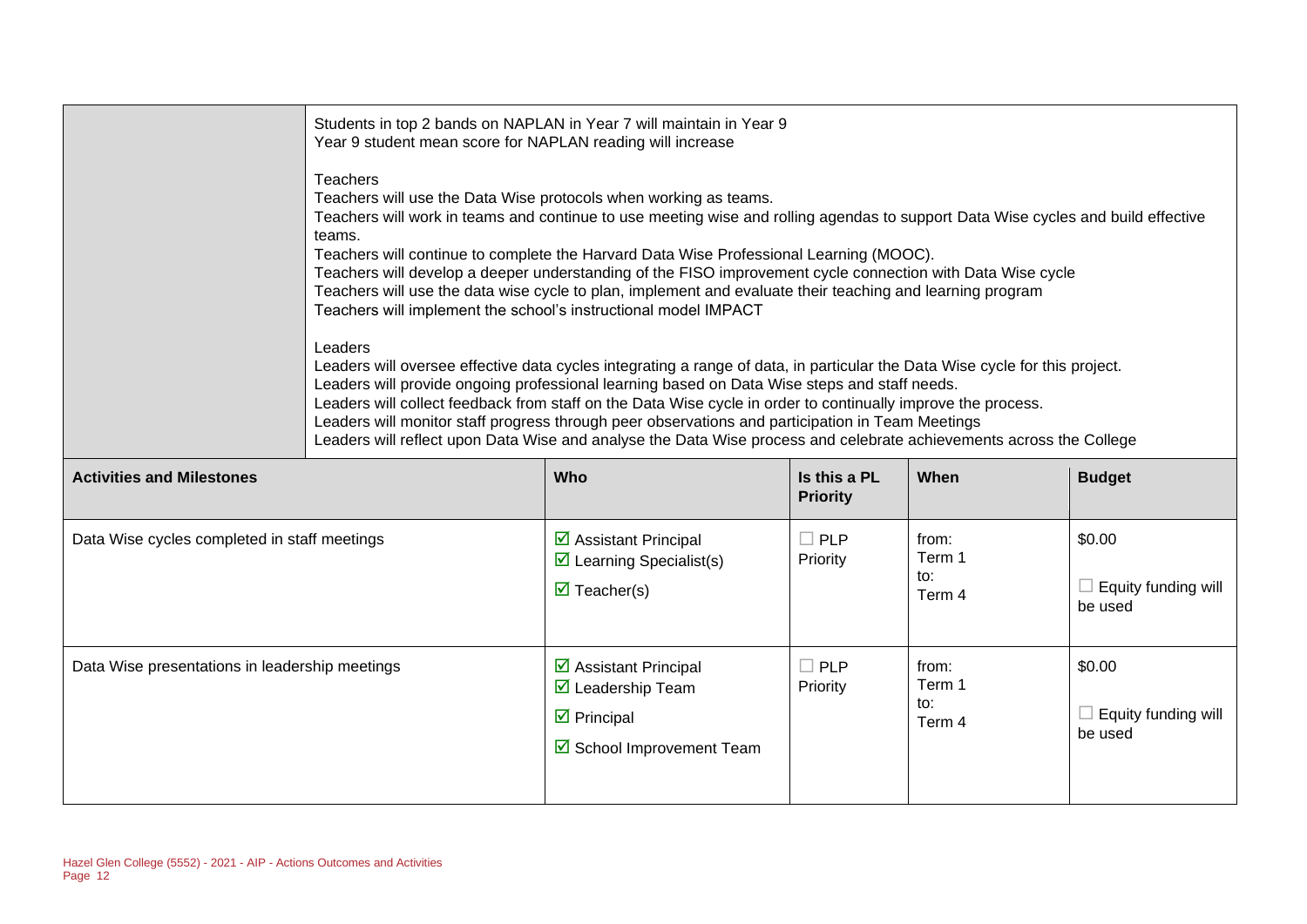| Complete internal staff feedback surveys                                    |                                                                                                                                                                                                                                                                                                                                                                                  | $\triangleright$ Assistant Principal                                                           | $\Box$ PLP<br>Priority | from:<br>Term 2<br>to:<br>Term 4 | \$0.00<br>Equity funding will<br>be used |
|-----------------------------------------------------------------------------|----------------------------------------------------------------------------------------------------------------------------------------------------------------------------------------------------------------------------------------------------------------------------------------------------------------------------------------------------------------------------------|------------------------------------------------------------------------------------------------|------------------------|----------------------------------|------------------------------------------|
| Complete Staff Opinion Survey in staff meeting                              |                                                                                                                                                                                                                                                                                                                                                                                  | $\overline{\mathbf{M}}$ All Staff                                                              | $\Box$ PLP<br>Priority | from:<br>Term 3<br>to:<br>Term 3 | \$0.00<br>Equity funding will<br>be used |
| Goal 3                                                                      |                                                                                                                                                                                                                                                                                                                                                                                  | The College community will strengthen student engagement to enable student agency in learning. |                        |                                  |                                          |
| 12 Month Target 3.1                                                         | Average attendance rate - 85%                                                                                                                                                                                                                                                                                                                                                    |                                                                                                |                        |                                  |                                          |
| 12 Month Target 3.2                                                         | Years 4 to 12<br>Sense of connectedness - 55%<br>Student voice and agency - 48%<br>Sense of inclusion (4-6) - 86%<br>School stage transition (Year 7 and new students) - 64%<br>School stage transition (10-12) - 47%<br>Sense of confidence - 61%<br>Resilience - 61%<br>Motivation and interest - 60%<br>Self-regulation and goal setting 67%<br>Attitudes to attendance - 80% |                                                                                                |                        |                                  |                                          |
| 12 Month Target 3.3                                                         | Student agency and voice - 79%<br>Confidence and resilience skills - 81%<br>Participation - 44%                                                                                                                                                                                                                                                                                  |                                                                                                |                        |                                  |                                          |
| KIS <sub>1</sub><br><b>Empowering students and</b><br>building school pride |                                                                                                                                                                                                                                                                                                                                                                                  | Develop a whole school understanding of student voice and agency                               |                        |                                  |                                          |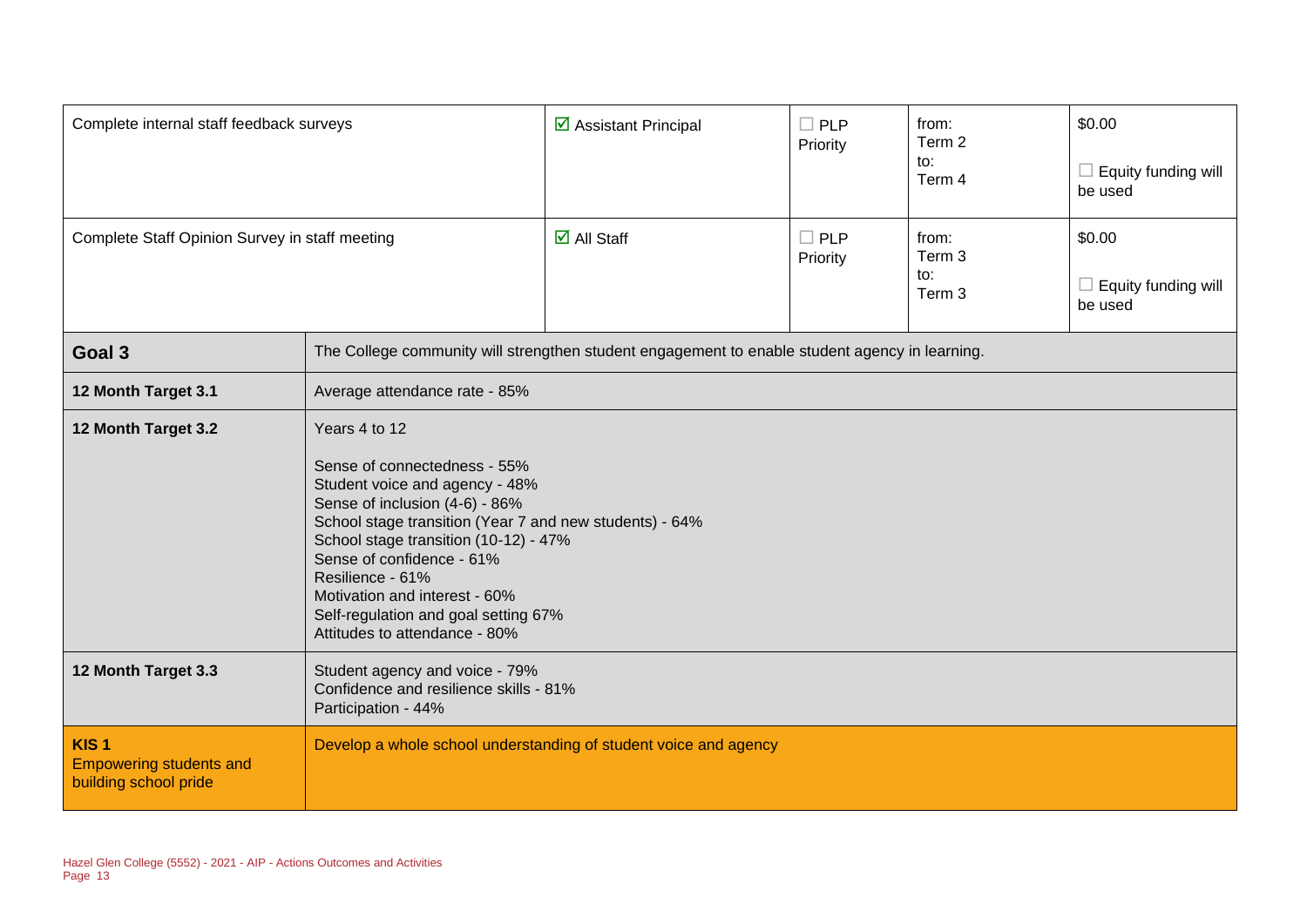| <b>Actions</b>                                                               | Pilot teams to trial elements of Future Focused Learning<br>Focus on developing the critical thinking and problem-solving skills vital to student engagement, growth and independence.                                                                                                                                                                                                                                                                                                                                                                                                                                                                                   |                                                                                                    |                                 |                                  |                                                      |
|------------------------------------------------------------------------------|--------------------------------------------------------------------------------------------------------------------------------------------------------------------------------------------------------------------------------------------------------------------------------------------------------------------------------------------------------------------------------------------------------------------------------------------------------------------------------------------------------------------------------------------------------------------------------------------------------------------------------------------------------------------------|----------------------------------------------------------------------------------------------------|---------------------------------|----------------------------------|------------------------------------------------------|
| <b>Outcomes</b>                                                              | Pilot teams will engage with Lee Watanabe Crockett<br>Pilot teams will have professional learning with Lee Watanabe Crockett<br>Pilot teams will develop their understanding of Future Focused Learning<br>Pilot teams will have collegiate discussions around Future Focused Learning Pilot teams will begin to trial Wabisabi learning in the<br>practice<br>Teachers will deepen their knowledge of student agency, directly related to learning through FFL PL.<br>Students will experience more choice and agency in their learning<br>Selected students will participate in student voice forums<br>Students will have opportunities to complete feedback surveys. |                                                                                                    |                                 |                                  |                                                      |
| <b>Success Indicators</b>                                                    | Participation and engagement of staff in professional learning positively endorsed through staff surveys<br>The percentage endorsement of student voice and agency in the 2021 AToSS is 48%.<br>Documented student agency forums held each term across the College<br>Increased student engagement through student surveys<br>Students presenting learning and engagement through celebrations of learning                                                                                                                                                                                                                                                               |                                                                                                    |                                 |                                  |                                                      |
| <b>Activities and Milestones</b>                                             |                                                                                                                                                                                                                                                                                                                                                                                                                                                                                                                                                                                                                                                                          | Who                                                                                                | Is this a PL<br><b>Priority</b> | When                             | <b>Budget</b>                                        |
| Pilot teams to engage in Professional Learning with Lee Watanabe<br>Crockett |                                                                                                                                                                                                                                                                                                                                                                                                                                                                                                                                                                                                                                                                          | $\overline{\mathbf{d}}$ All Staff                                                                  | <b>☑</b> PLP<br>Priority        | from:<br>Term 1<br>to:<br>Term 4 | \$35,000.00<br>$\Box$ Equity funding will<br>be used |
| Student feedback sought across the College in regards to student<br>agency.  |                                                                                                                                                                                                                                                                                                                                                                                                                                                                                                                                                                                                                                                                          | $\overline{\mathbf{M}}$ Leadership Team<br>☑ School Improvement Team<br>$\triangledown$ Student(s) | <b>☑</b> PLP<br>Priority        | from:<br>Term 1<br>to:<br>Term 4 | \$0.00<br>$\Box$ Equity funding will<br>be used      |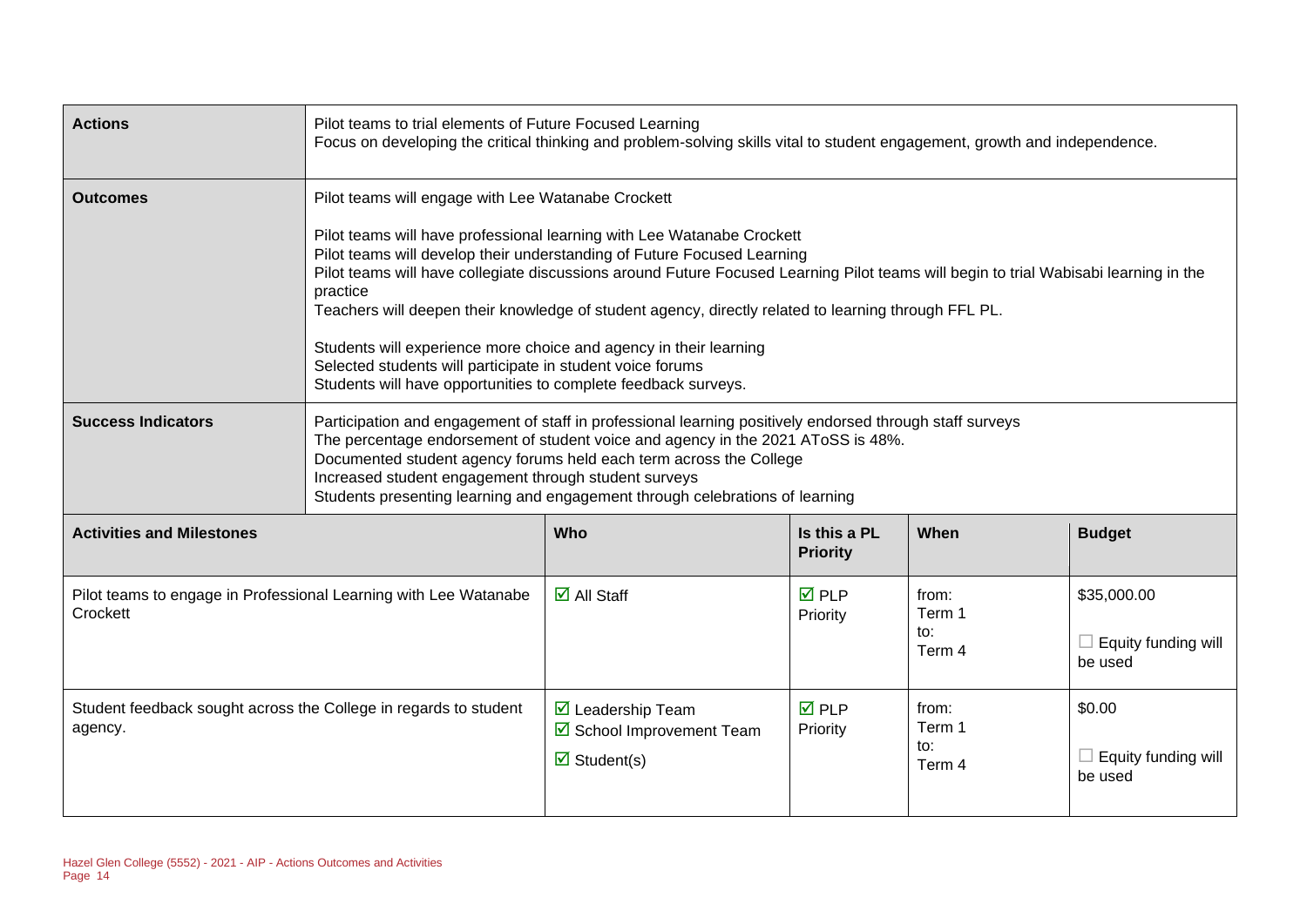| Evolve curriculum and pedagogy to increase student agency. |                                                                                                                                                                                                                                                                                                                                             | $\triangleright$ Learning Specialist(s)<br>$\triangleright$ Literacy Leader | $\overline{M}$ PLP<br>Priority | from:<br>Term 1<br>to:<br>Term 4 | \$0.00<br>Equity funding will<br>be used |
|------------------------------------------------------------|---------------------------------------------------------------------------------------------------------------------------------------------------------------------------------------------------------------------------------------------------------------------------------------------------------------------------------------------|-----------------------------------------------------------------------------|--------------------------------|----------------------------------|------------------------------------------|
| Goal 4                                                     | The College community embeds high expectations of learning, effort and engagement for all students.                                                                                                                                                                                                                                         |                                                                             |                                |                                  |                                          |
| 12 Month Target 4.1                                        | Differentiated learning challenge - 84%<br>Effective classroom behaviour - 79%<br>Effective teaching time - 83%<br>Stimulating learning - 75%<br><b>Effort - 81%</b><br>High expectations for success - 95%<br>Teacher concern - 71%<br>Participation - 95%                                                                                 |                                                                             |                                |                                  |                                          |
| 12 Month Target 4.2                                        | Academic emphasis - 50%<br>Collective efficacy - 62%<br>Collective responsibility - 80%<br>Trust in students and parents - 52%<br>Teacher collaboration - 45%<br>Collective focus on student learning - 75%<br>Guaranteed and viable curriculum - 65%<br>Cultural leadership - 77%<br>Instructional leadership - 62%<br>Participation - 80% |                                                                             |                                |                                  |                                          |
| 12 Month Target 4.3                                        | High expectations for success - 87%<br>Student motivation and support - 67%<br>Stimulating learning environment - 80%<br>Effective teaching - 76%<br>School connectedness - 87%<br>Positive transitions - 81%<br>Participation - 46%                                                                                                        |                                                                             |                                |                                  |                                          |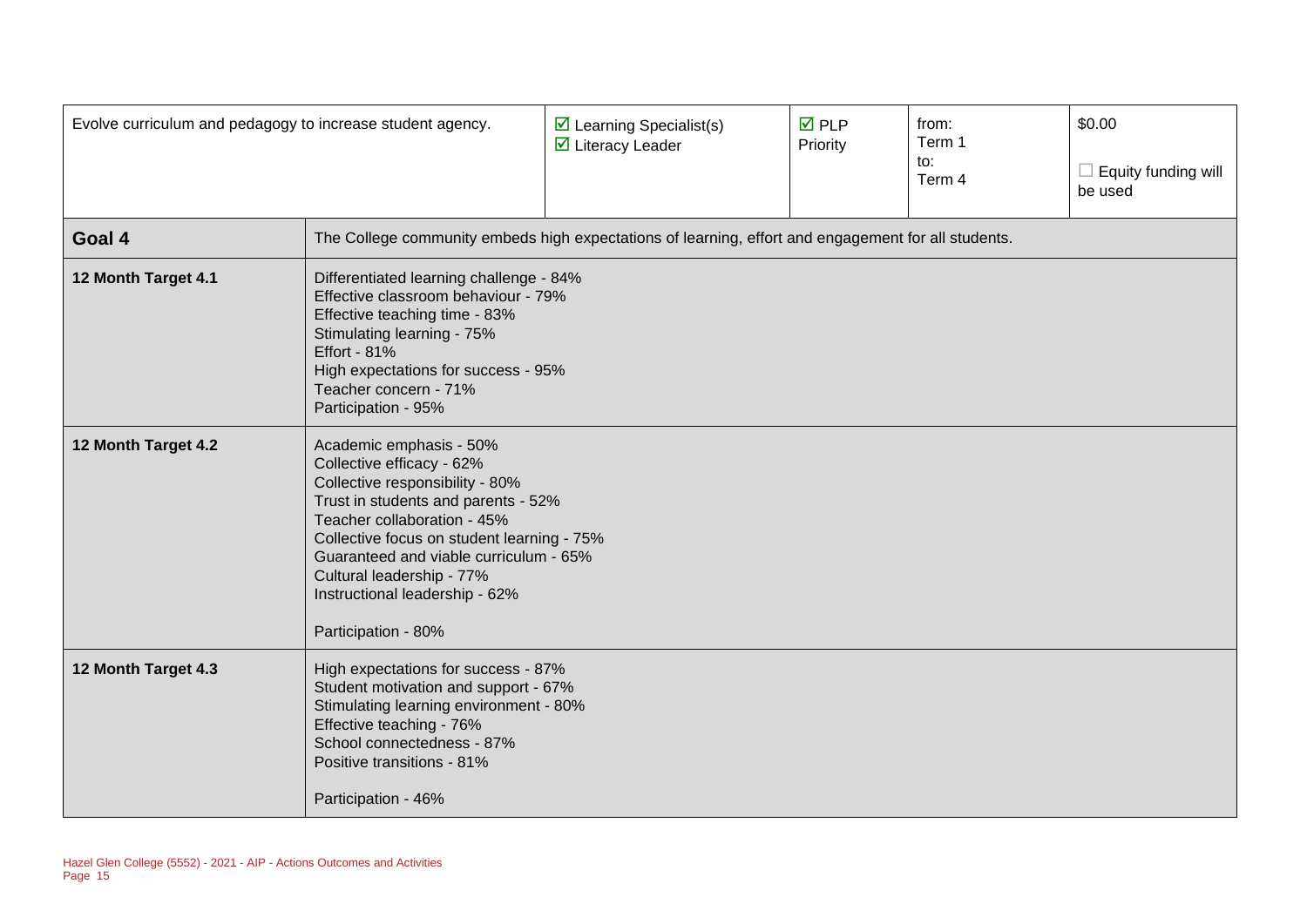| KIS <sub>1</sub><br>Vision, values and culture | The College community has a clear understanding of the school's vision, values and culture and the priorities driving the school<br>improvement agenda                                                                                                                                                                                                                                                                                                                                                                                                                                                                                                                                                                                                                                                                                              |                                             |                                 |                                  |                                              |
|------------------------------------------------|-----------------------------------------------------------------------------------------------------------------------------------------------------------------------------------------------------------------------------------------------------------------------------------------------------------------------------------------------------------------------------------------------------------------------------------------------------------------------------------------------------------------------------------------------------------------------------------------------------------------------------------------------------------------------------------------------------------------------------------------------------------------------------------------------------------------------------------------------------|---------------------------------------------|---------------------------------|----------------------------------|----------------------------------------------|
| <b>Actions</b>                                 | Whole College implementation of the School Wide Positive Behaviour Support program (SWPBS) behaviour matrix and positive<br>reward system                                                                                                                                                                                                                                                                                                                                                                                                                                                                                                                                                                                                                                                                                                           |                                             |                                 |                                  |                                              |
| <b>Outcomes</b>                                | Leaders will oversee the development and implementation of a positive reward system<br>Leaders will oversee the development of the SWPBS behaviour matrix<br>Leaders will ensure the behaviour matrix is visible around the college<br>Leaders will communicate the behaviour matrix to the wider community<br>Teachers will be consistent in their implementation of a positive reward system<br>Teachers will consistently acknowledge and reward positive behaviours<br>Teachers will have an understanding of the behaviour matrix<br>Teachers will explicitly teach the behaviour matrix expectations<br>Students will have an understanding of the behaviour matrix<br>Students will have a greater understanding of expected behaviours<br>Students will have a greater understanding of how they will represent themselves in the community |                                             |                                 |                                  |                                              |
| <b>Success Indicators</b>                      | Decrease in negative student behaviour chronicles and incidents<br>Behaviour matrix will be visible in all learning spaces and promoted to the College community.<br>Increase in positive behaviour chronicles<br>Improved student attitudes in AToSS<br>Documented evidence of the positive reward system in Compass<br>Wider community have an understanding of SWPBS                                                                                                                                                                                                                                                                                                                                                                                                                                                                             |                                             |                                 |                                  |                                              |
| <b>Activities and Milestones</b>               |                                                                                                                                                                                                                                                                                                                                                                                                                                                                                                                                                                                                                                                                                                                                                                                                                                                     | Who                                         | Is this a PL<br><b>Priority</b> | When                             | <b>Budget</b>                                |
| SWPBS matrix evident in all learning spaces    |                                                                                                                                                                                                                                                                                                                                                                                                                                                                                                                                                                                                                                                                                                                                                                                                                                                     | $\triangleright$ Year Level Co-ordinator(s) | $\overline{M}$ PLP<br>Priority  | from:<br>Term 2<br>to:<br>Term 2 | \$2,000.00<br>Equity funding will<br>be used |